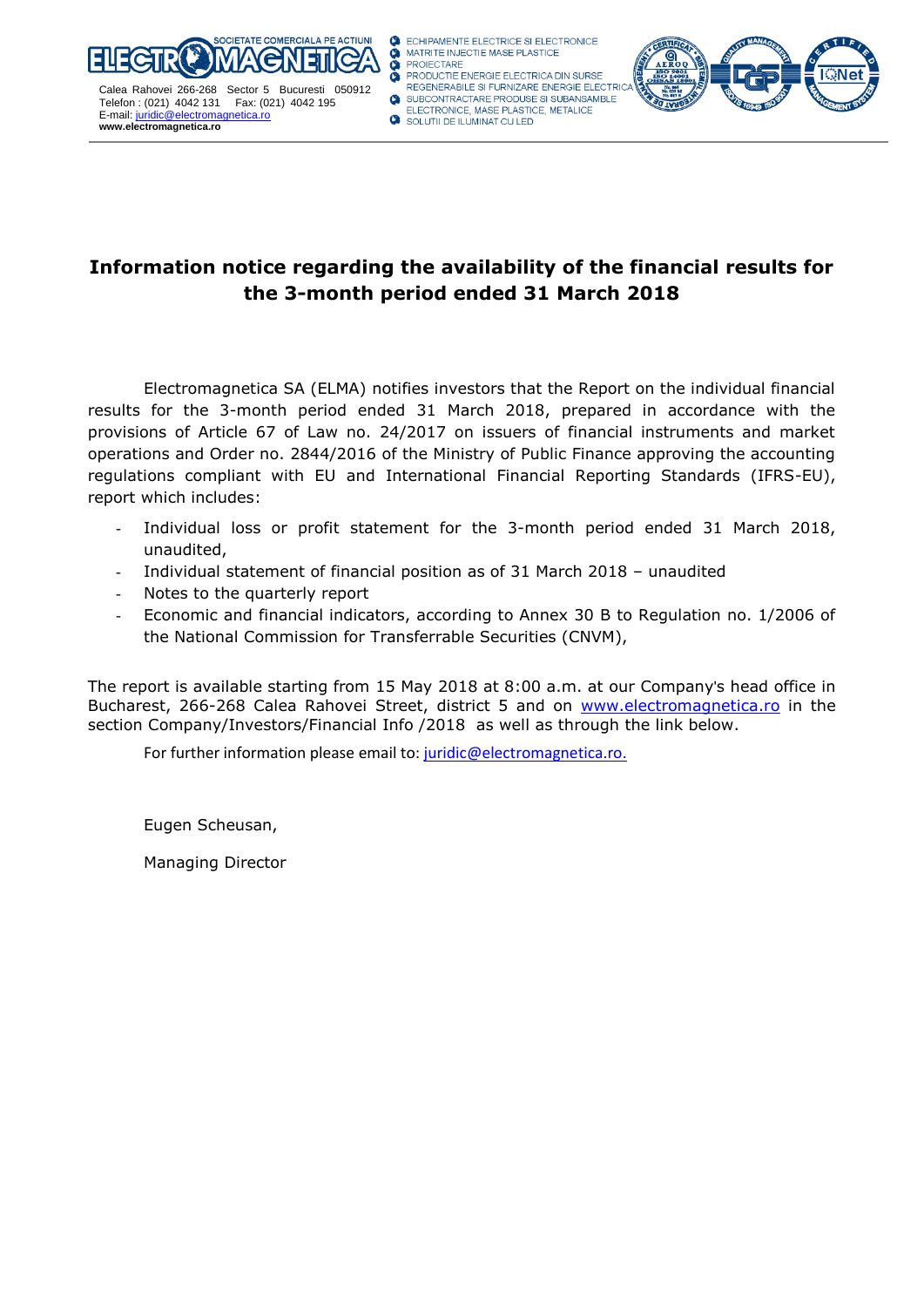#### **ELECTROMAGNETICA SA INDIVIDUAL PROFIT OR LOSS STATEMENT FOR THE 3-MONTH PERIOD ENDED 31 MARCH 2018 – UNAUDITED (all the amounts are expressed in RON, unless otherwise specified)**

|                                                                                                           | 3-month period<br>ended on 31<br><b>Marth 2018</b> | 3-month period<br>ended on 31 Marth<br>2017 |
|-----------------------------------------------------------------------------------------------------------|----------------------------------------------------|---------------------------------------------|
| <b>Revenue</b>                                                                                            | 79,440,482                                         | 53,617,794                                  |
| Revenue from investment<br>Other net revenues                                                             | 8,862<br>859,340                                   | 4,386<br>880,494                            |
| Variation in stocks of finished goods and<br>work in progress<br>Work performed by entity and capitalized | 4,760,086<br>53,851                                | 2,678,982<br>717,196                        |
| Raw material and consumables used<br>Personnel expenses                                                   | (57, 201, 523)<br>(7, 413, 540)                    | (44, 466, 521)<br>(8,405,066)               |
| Expenses related to depreciation and<br>impairment                                                        | (2,602,940)                                        | (4,856,423)                                 |
| Other net expenses<br>Financial expenses                                                                  | (7,970,141)<br>(187, 845)                          | (6, 504, 921)<br>(144,326)                  |
| Profit/(Loss) before taxation                                                                             | 9,746,633                                          | (6, 478, 406)                               |
| Income tax                                                                                                | (1,610,172)                                        | (339, 043)                                  |
| Profit/(Loss) of the period                                                                               | 8,136,461                                          | (6,817,449)                                 |

**Eugen Scheuşan Cristina Florea** Managing Director **Managing Director Economic Manager** Economic Manager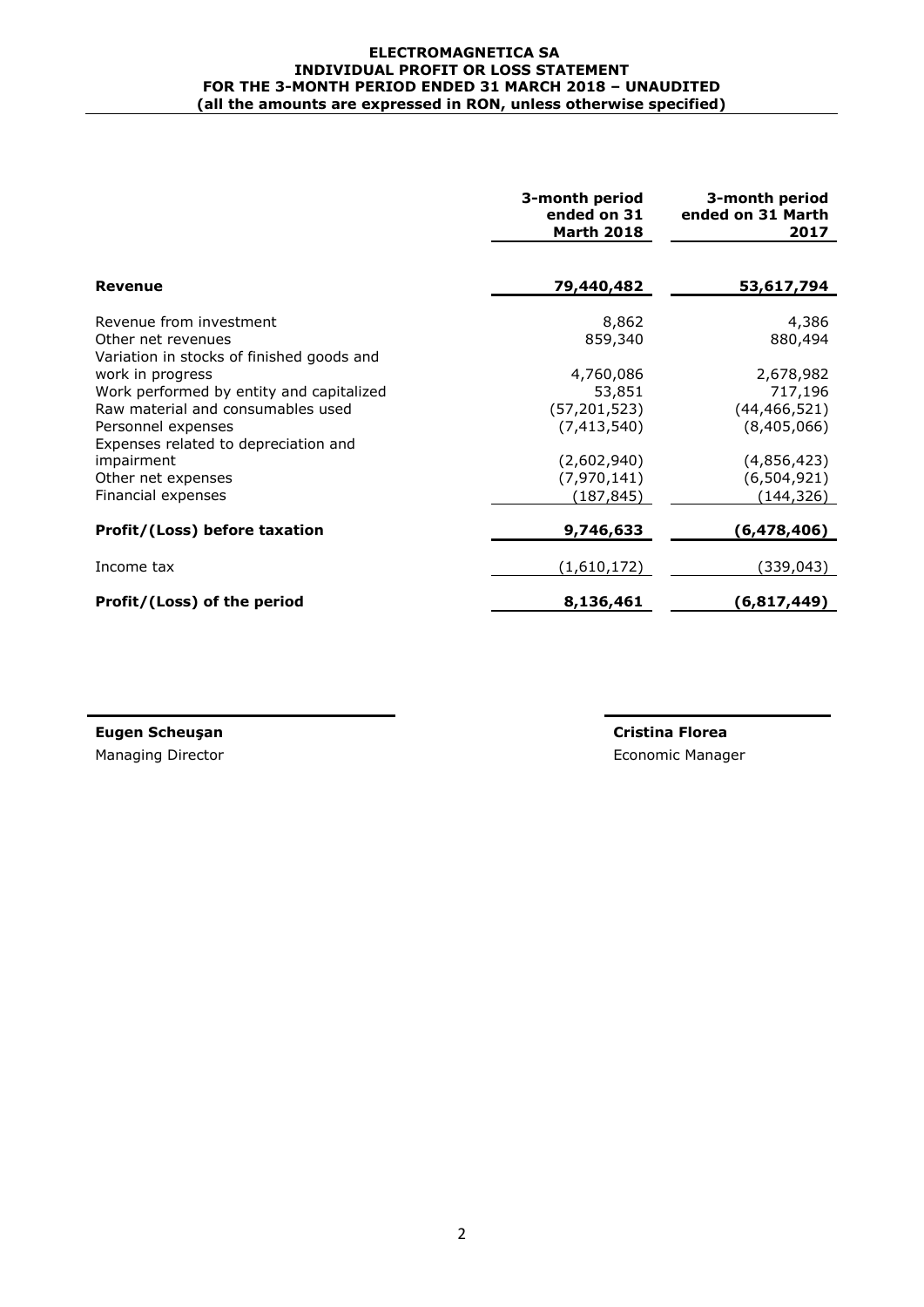#### **ELECTROMAGNETICA SA SEPARATE STATEMENT OF FINANCIAL POSITION ON 31 MARCH 2018 – UNAUDITED (all the amounts are expressed in RON, unless otherwise specified)**

|                                                      | 31 Marth 2018          | <b>31 December 2017</b> |
|------------------------------------------------------|------------------------|-------------------------|
| <b>ASSETS</b>                                        |                        |                         |
| <b>Non-current assets</b>                            |                        |                         |
| Tangible assets                                      | 284,014,606            | 286,427,678             |
| Investment property<br>Intangible assets             | 4,555,912<br>1,111,222 | 4,555,912<br>1,247,495  |
| Investments in related entities                      | 3,967,606              | 3,967,606               |
| Other long-term non-current assets                   | 24,327,032             | 19,802,564              |
|                                                      |                        |                         |
| <b>Total non-current assets</b>                      | 317,976,378            | 316,001,253             |
| <b>Current assets</b>                                |                        |                         |
| Inventories                                          | 16,413,231             | 16,763,968              |
| Trade receivables                                    | 46,298,695             | 40,417,745              |
| Cash and cash equivalents                            | 22,243,319             | 16,362,058              |
| Other current assets<br>Current tax asset            | 2,279,254              | 2,429,955               |
| <b>Total current assets</b>                          | 87,234,499             | 75,973,726              |
| <b>Total assets</b>                                  | 405,210,877            | 391,974,979             |
| <b>EQUITY AND LIABILITIES</b>                        |                        |                         |
| <b>Equity</b>                                        |                        |                         |
| Share capital                                        | 67,603,870             | 67,603,870              |
| Reserve and other equity items                       | 182,050,008            | 182,561,233             |
| Retained earnings                                    | 74,684,410             | 65,939,348              |
| Total equity attributable to company<br>shareholders | 324,338,289            | 316,104,451             |
| <b>Non-current liabilities</b>                       |                        |                         |
| Trade payables and other liabilities                 | 1,392,804              | 1,304,836               |
| Investment subsidies                                 | 4,695,939              | 4,736,743               |
| Deferred tax liabilities                             | 15,926,759             | 16,088,691              |
| <b>Total non-current liabilities</b>                 | 22,015,502             | 22,130,270              |
|                                                      |                        |                         |
| <b>Current liabilities</b>                           |                        |                         |
| Trade payables and other liabilities                 | 43,302,797             | 39,319,304              |
| Investment subsidies                                 | 163,219                | 163,219                 |
| Provisions                                           | 13,762,881             | 13,744,272              |
| Current tax liabilities                              | 1,628,190              | 513,462                 |
| <b>Total current liabilities</b>                     | 58,857,087             | 53,740,257              |
| <b>Total liabilities</b>                             | 80,872,589             | 75,870,527              |
| <b>Total equity and liabilities</b>                  | 405,210,877            | 391,974,979             |

**Eugen Scheuşan Cristina Florea** Managing Director **Example 2018** Consumer Section 2019 The Economic Manager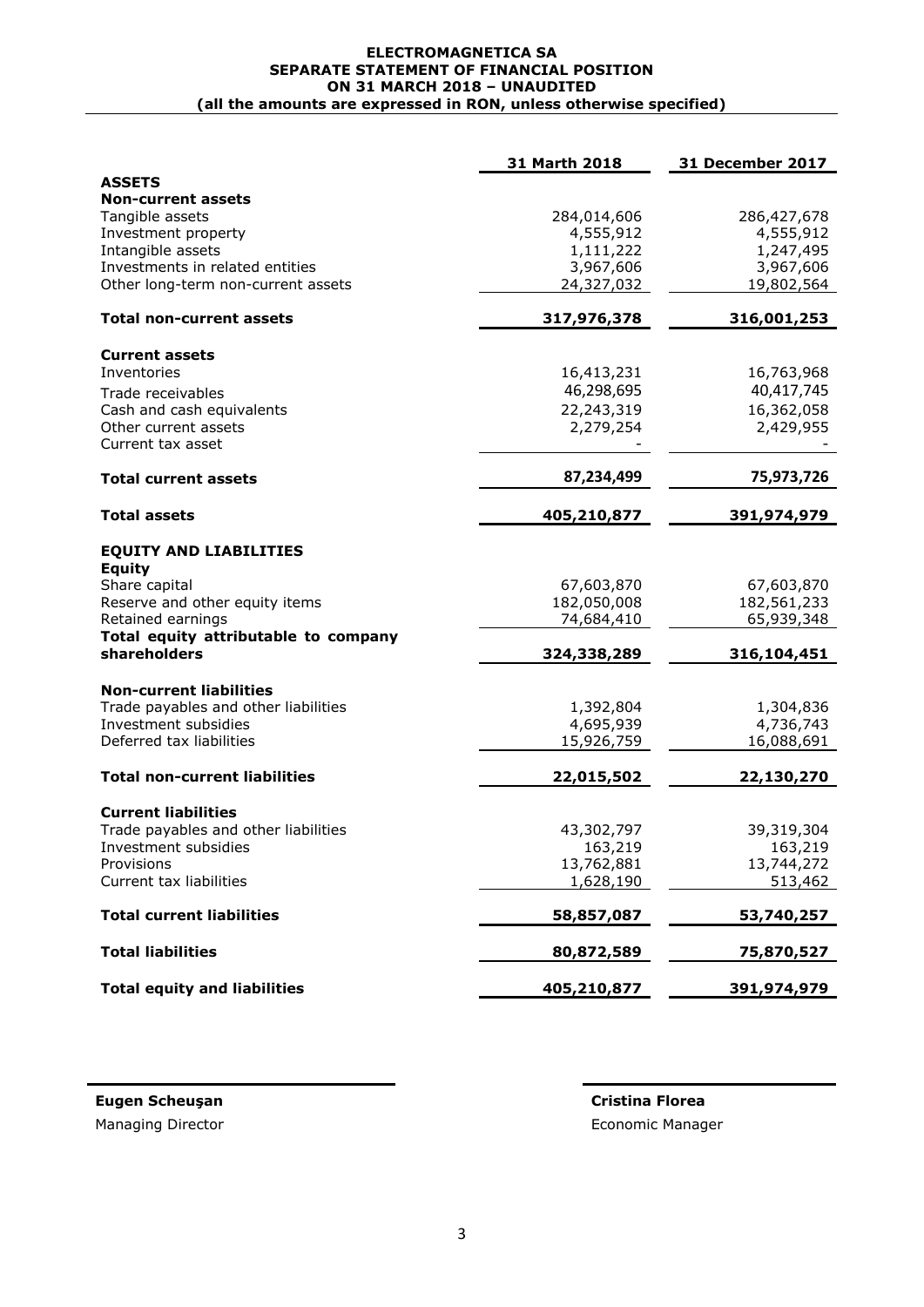#### **ELECTROMAGNETICA SA NOTES TO QUARTERLY REPORT FOR THE 3-MOTH PERIOD ENDED 31 MARCH 2018 – UNAUDITED (all the amounts are expressed in RON, unless otherwise specified)**

# **INDIVIDUAL PROFIT OR LOSS STATEMENT**

#### **Revenues from sales**

|                                                                            | 3-month period<br>ended on 31<br><b>Marth 2018</b> | 3-month period<br>ended on 31 Marth<br>2017 |
|----------------------------------------------------------------------------|----------------------------------------------------|---------------------------------------------|
| Revenues from non-licensed activities<br>Revenues from licensed activities | 28,424,006<br>51,016,476                           | 24,754,042<br>28,863,752                    |
| Total                                                                      | 79,440,482                                         | 53,617,794                                  |

Our Company's turnover during the 3-month period ended 31 March 2018 recorded a positive variation of 48% (RON 25,822,688) as compared to the same period of the last year, notably as a result of the development of the electricity supply business.

The revenues from electricity production and supply increased by RON 22,152,724.

Between January and March 2018, our Company recorded a quantitative sales growth of LED luminaires, particularly based on agreements concluded for the sale of lighting solution systems.

The higher revenues achieved from the sales of LED luminaires contributed most to the increase of revenues from unlicensed activities. In comparison with the same period of the previous year, these revenues increased by RON 3,669,964.

Following the measures for the restructuring and reorganization of the Company, which were implemented during the first months of the years, the staff expenditure decreased. The cost of provisions for doubtful clients and other assets also declined.

In the context of these favorable factors, the Company achieved a net profit of RON 8,136,461 which is significantly better than the result reported for the similar period of the last year, when we recorded a loss.

## **INDIVIDUAL STATEMENT ON FINANCIAL POSITION**

### **Non-current assets**

As of 31 March 2018, the *Tangible assets* category in the *Statement of financial position were 1% less*  due to the amortization charge for the period, no significant entry of assets being recorded in the first quarter of the year.

The reduction of the *Intangible assets* by 11% is also attributable to the same amortization charge.

The *Other long term non-current assets* increased by 22% as a result of sales for which the payment term was longer than one year.

### **Current assets**

The current assets recorded a significant increase of 15% on 31 December 2017, mainly as a result of the higher *trade receivables, cash flow and cash flow equivalents*.

*Trade receivables* were 15% higher due to increased supplier credit sales and also delayed collection from some clients, the main cause being the delayed approval of funds which the town halls and municipalities should have received from the state budget.

*The cash flow and cash flow equivalents* increased by 36%.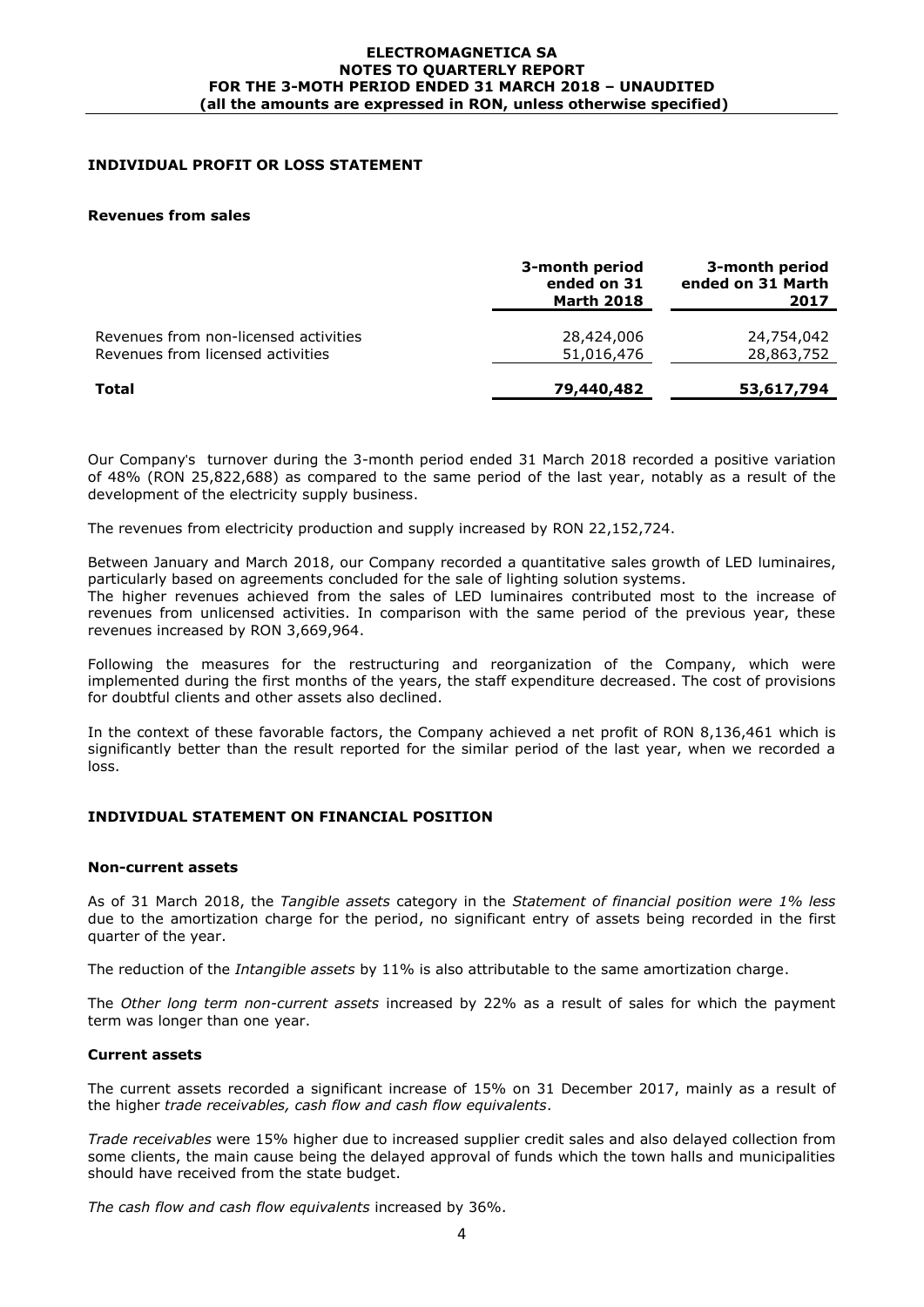#### **ELECTROMAGNETICA SA NOTES TO QUARTERLY REPORT FOR THE 3-MOTH PERIOD ENDED 31 MARCH 2018 – UNAUDITED (all the amounts are expressed in RON, unless otherwise specified)**

During the reporting period, the Company also opted for credit lines, the amount to be reimbursed, as of 31 March 2018, being RON 2,316,018.

# **Equity**

As of 31 March 2018, equity reached a level of RON 324,338,289, meaning an increase of 2.6% as compared to the end of 2017, as a result of the net profit of RON 8,136,461 generated during the reporting period.

## **Liabilities**

*The long term liabilities* had no significant variations (less than 1%) as compared to the end of 2017. The Their composition is also similara with that recorded at 31 December 2017.

*The current liabilities* increased by 9.5% due to the option for the credit line, the higher trade payables and corporate tax. In fact, this increase is normal given the increased sales, and implicitly, the higher receivables.